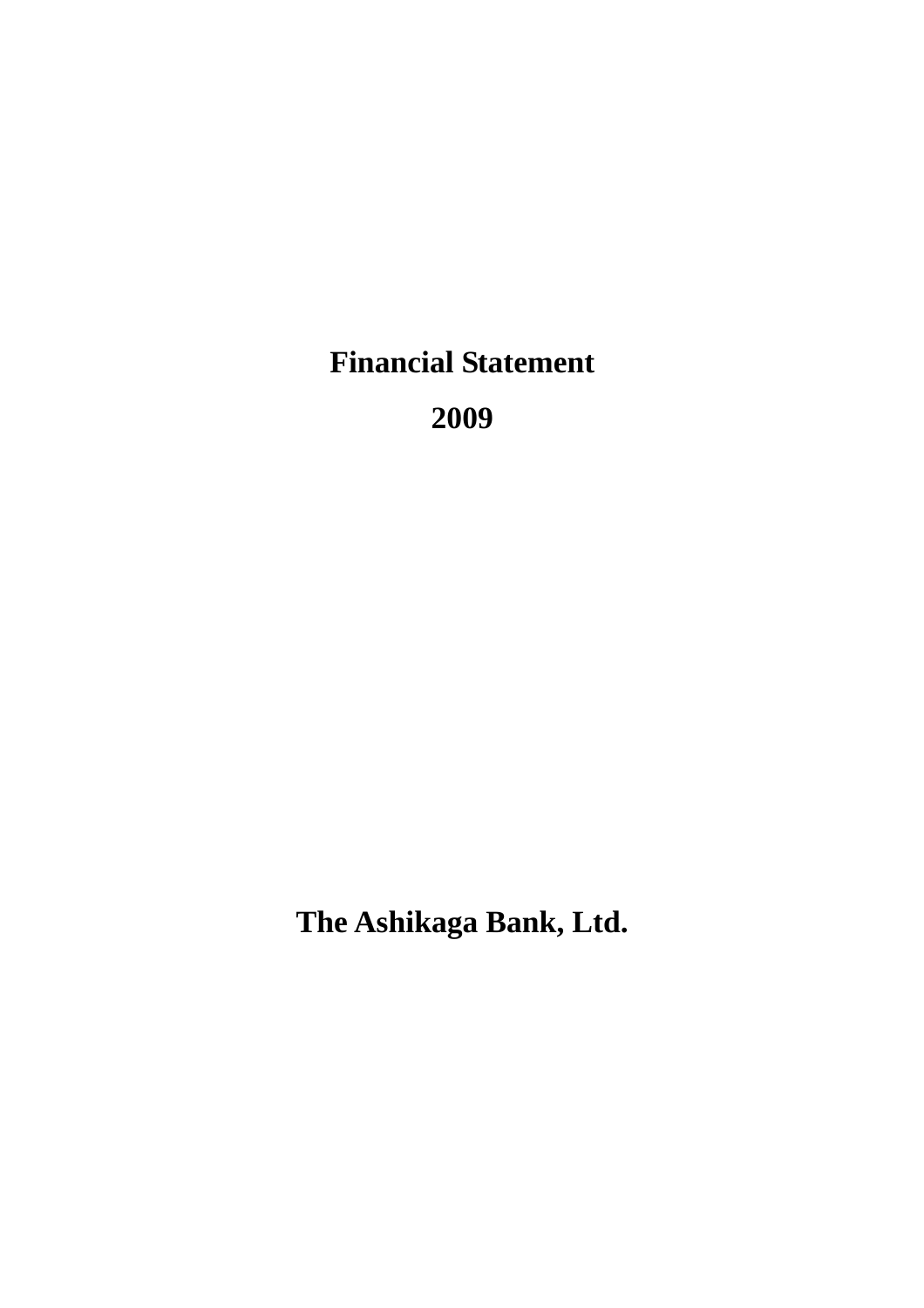## **The current business status of the Bank (Non-consolidated)**

All stocks of the Bank, which had been held by the Deposit Insurance Corporation of Japan were transferred to Ashikaga Holding Co. Ltd. ("Ashikaga Holdings") on July 1, 2008, and since then the Bank has become a wholly-owned subsidiary of Ashikaga Holdings, and the special crisis management over the Bank ended. The Bank has been making a concerted effort to continuously exert its financial intermediary function in the territories centering on Tochigi Prefecture based on a business plan formulated by Ashikaga Holdings.

Further, the Bank formulated a mid-term management plan covering the period ending March 31, 2013 with Ashikaga Holdings, which includes a medium target to construct a solid business foundation as a regional top bank and get Ashikaga Holdings' stocks listed on the Tokyo Stock Exchange.

## **Business performance of the current term (Non-consolidated)**

Operating income decreased ¥2.7 billion (US\$27,505,000) from a year earlier to ¥104.7 billion (\$1,065,965,000) because fees and commissions decreased due to a decline in sales volume of investment trusts, although interest income increased. On the other hand, operating expenses increased by ¥24.1 billion (\$245,593,000) from a year earlier to ¥93.9 billion (\$955,975,000) as the amounts of transfers to reserves for possible loan losses, write-offs of loans and bills discounted, and write-offs of stocks, etc. increased due to the steep deterioration of the economic and financial environments, although interest expenses decreased.

As a result, operating profit decreased by ¥26.8 billion (\$273,098,000) from a year earlier to ¥10.8 billion (\$109,990,000). Special gains in the amount of ¥256.8 billion (\$2,614,727,000) were posted with the financial support of the Deposit Insurance Corporation of Japan and other factors and corporate tax adjustment, etc. in the negative amount of ¥12.8 billion (\$131,283,000) was also stated due to the recognition of deferred tax assets for one (1) year as an estimate period for future taxable income, as a result of which net profit for the current term stood at ¥280.4 billion (\$2,855,126,000).

In terms of the Bank's overall financial position, total assets were ¥4,832.6 billion (\$49,197,455,000), an increase of ¥435.5 billion (\$4,433,486,000) from a year earlier, and total liabilities increased by ¥19.9 billion (\$203,006,000) to ¥4,680.8 billion (\$47,652,234,000). In terms of the major accounting items, loans and bills discounted, securities, and deposits respectively increased by ¥178.9 billion (\$1,822,175,000), ¥295.4 billion (\$3,007,992,000), and ¥55.7 billion (\$568,019,000) during the year to ¥3,437.1 billion (\$34,990,483,000), ¥1,191.2 billion (\$12,127,138,000) and ¥4,316.1 billion (\$43,939,624,000). Net assets stood at ¥151.7 billion (\$1,545,220,000) an increase of ¥415.5 billion (\$4,230,480,000) from a year earlier. This is because the Bank received the financial support in the amount of ¥256.5 billion (\$2,612,016,000) from the Deposit Insurance Corporation of Japan with the end of special crisis management, and a capital increase in the amount of ¥160.0 billion (\$1,628,830,000) underwritten by Ashikaga Holdings was implemented, while net unrealized gains on other securities saw some decline.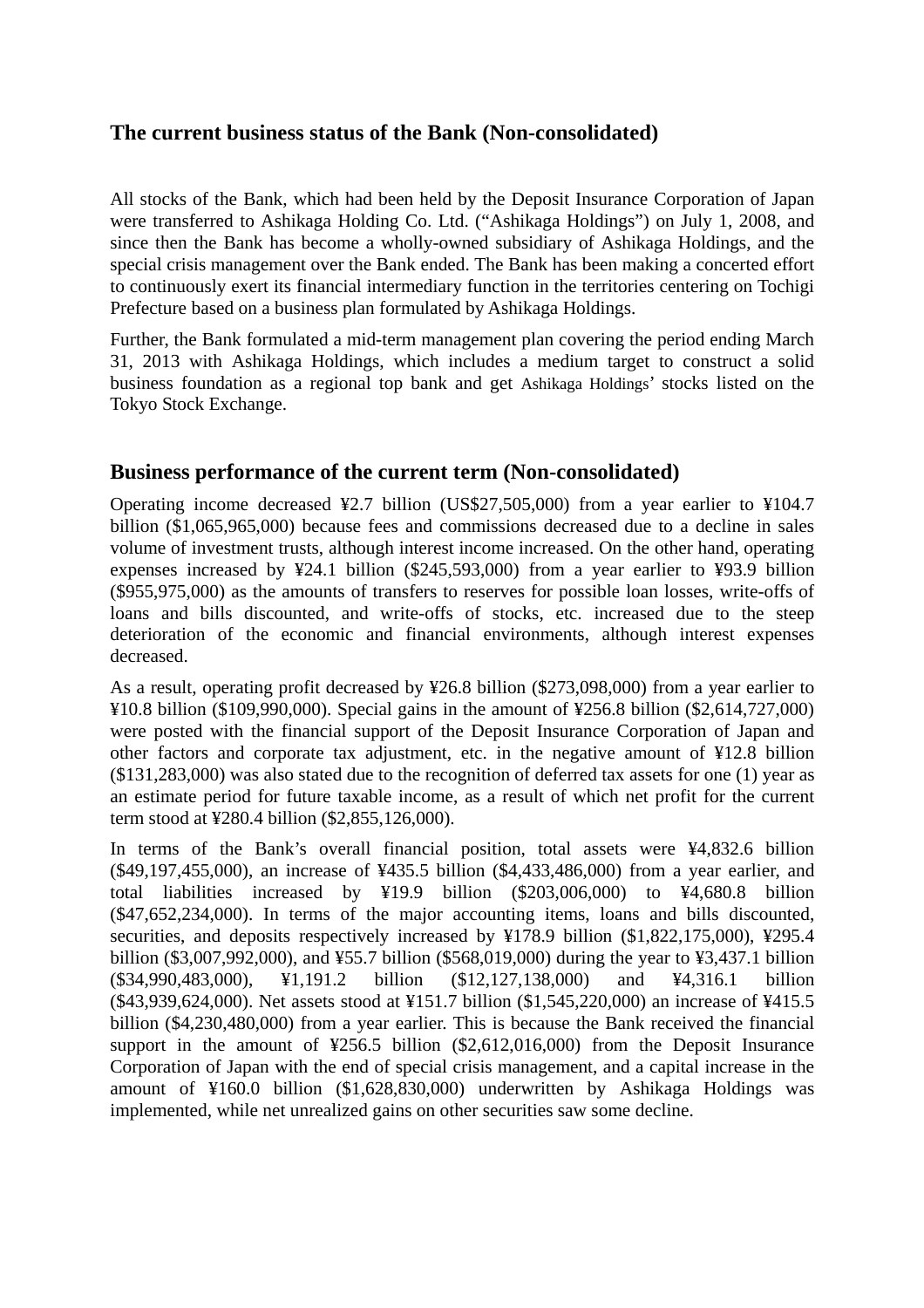# **Consolidated Balance Sheets**

The Ashikaga Bank, Ltd. and consolidated subsidiaries As of March 31, 2009

|                                                     | Millions of Yen | Thousands of US\$ |
|-----------------------------------------------------|-----------------|-------------------|
| <b>Assets</b>                                       |                 |                   |
| Cash and Due From Banks                             | 117,058         | 1,191,680         |
| Call Loans and Bills Purchased                      | 48,879          | 497,605           |
| Commercial Paper and Other Debts Purchased          | 7,366           | 74,996            |
| <b>Trading Securities</b>                           | 4,819           | 49,064            |
| Money Held in Trust                                 | 242             | 2,469             |
| Securities                                          | 1,162,310       | 11,832,542        |
| Loans and Bills Discounted                          | 3,438,536       | 35,004,951        |
| Foreign Exchange                                    | 4,300           | 43,777            |
| <b>Other Assets</b>                                 | 22,939          | 233,526           |
| <b>Tangible Fixed Assets</b>                        | 25,464          | 259,233           |
| <b>Intangible Fixed Assets</b>                      | 2,518           | 25,636            |
| <b>Deferred Tax Assets</b>                          | 13,196          | 134,337           |
| Customer Liabilities for Acceptances and Guarantees | 28,582          | 290,979           |
| Reserves for Possible Loan Losses                   | (73, 506)       | (748, 312)        |
| <b>Total Assets</b>                                 | 4,802,709       | 48,892,491        |
|                                                     |                 |                   |
| <b>Liabilities:</b>                                 |                 |                   |
| Deposits                                            | 4,269,384       | 43,463,141        |
| Negotiable Certificates of Deposit                  | 17,109          | 174,174           |
| Call money and Bills Sold                           | 90,000          | 916,217           |
| Collateral Deposits Received for Securities Lending | 132,431         | 1,348,175         |
| <b>Borrowed Money</b>                               | 53,990          | 549,630           |
| Foreign Exchange                                    | 481             | 4,901             |
| <b>Other Liabilities</b>                            | 40,720          | 414,539           |
| <b>Reserves for Directors' Bonuses</b>              | 9               | 101               |
| Reserves for Employee Retirement Benefits           | 15,141          | 154,145           |
| Reserves for Directors' Retirement Benefits         | 71              | 731               |
| Reserves for Loss on Deposit Refunds                | 1,155           | 11,758            |
| <b>Reserves for Contingent Losses</b>               | 93              | 948               |
| Reserve for Credit Card Rewards Points              | 48              | 491               |
|                                                     | 28,582          | 290,979           |
| Acceptances and Guarantees                          |                 |                   |

| <b>Net Assets:</b>                                |           |            |
|---------------------------------------------------|-----------|------------|
| Capital Stock                                     | 135,000   | 1,374,325  |
| Earned surplus                                    | 16.269    | 165,626    |
| <b>Total Shareholders' Equity</b>                 | 151.269   | 1,539,952  |
| Net Unrealized Gains (Losses) on Other Securities | 2,176     | 22,154     |
| Gains (Losses) on Deferred Hedges                 | 44        | 448        |
| Total Valuation and Translation Adjustments, Etc. | 2.220     | 22,603     |
| <b>Total Net Assets</b>                           | 153.489   | 1,562,555  |
| <b>Total Liabilities and Net Assets</b>           | 4,802,709 | 48,892,491 |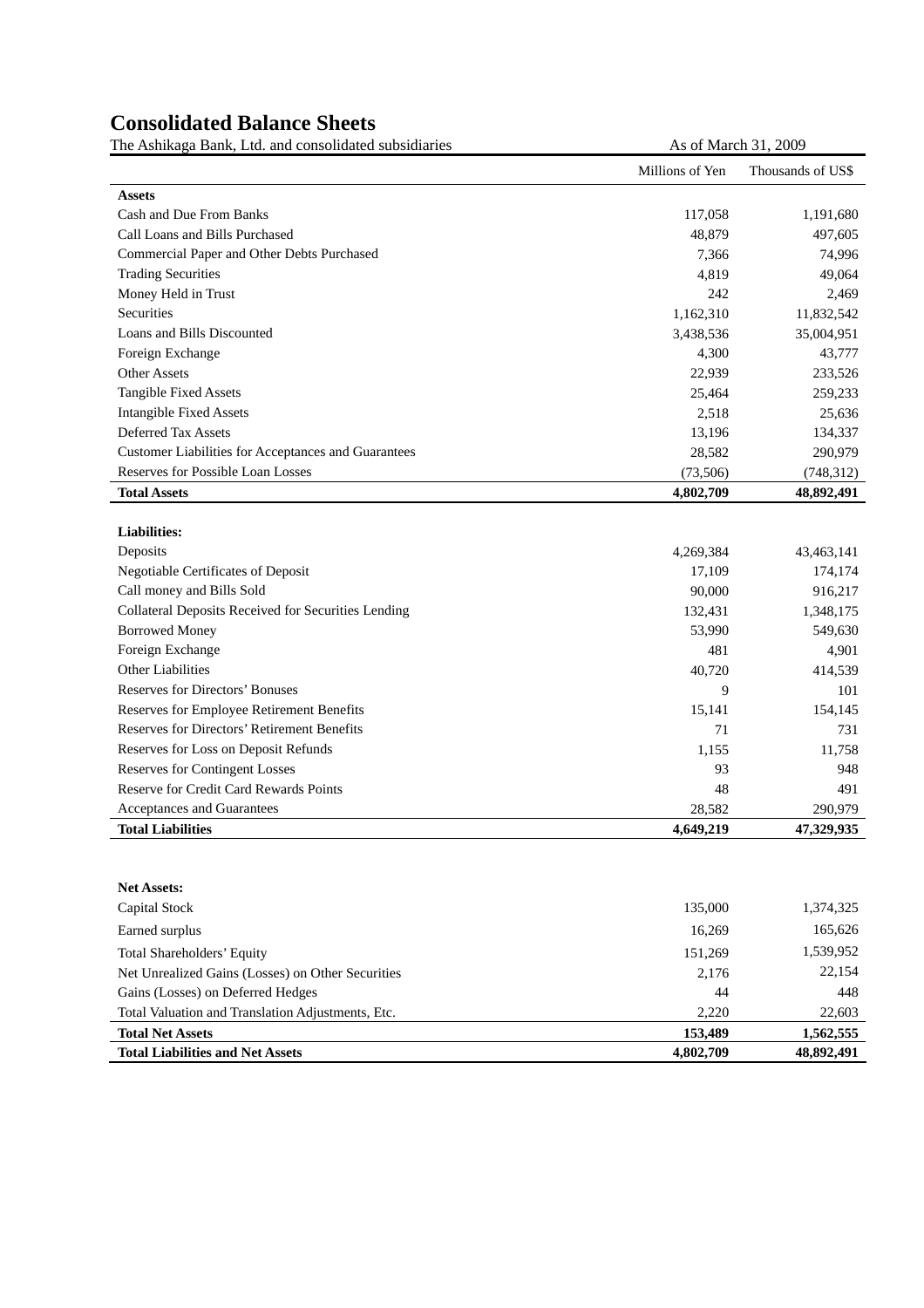### **Consolidated Statement of Income**

The Ashikaga Bank, Ltd. and consolidated subsidiaries From April1, 2008 to March 31, 2009

| ne <i>i</i> shinaga Danis, Ltd. and consondated subsidiaries |                             |
|--------------------------------------------------------------|-----------------------------|
| Millions of Yen                                              | Thousands of U.S.<br>Dollar |
|                                                              |                             |
| 88,082                                                       | 896,698                     |
| 73,949                                                       | 752,815                     |
| 11,580                                                       | 117,895                     |
| 17,359                                                       | 176,727                     |
| 2,487                                                        | 25,325                      |
| 1,565                                                        | 15,939                      |
| 109,496                                                      | 1,114,691                   |
|                                                              |                             |
|                                                              |                             |
| 11,867                                                       | 120,817                     |
| 11,090                                                       | 112,905                     |
| 4,956                                                        | 50,454                      |
| 132                                                          | 1,344                       |
| 54,979                                                       | 559,705                     |
| 26,221                                                       | 266,939                     |
| 98,157                                                       | 999,261                     |
|                                                              |                             |
| 11,338                                                       | 115,429                     |
| 257,371                                                      | 2,620,094                   |
| 456                                                          | 4,643                       |
| 268,254                                                      | 2,730,880                   |
| 276                                                          | 2,812                       |
| (13,225)                                                     | (134, 642)                  |
| (12, 949)                                                    | (131, 830)                  |
| 281,204                                                      | 2,862,711                   |
|                                                              |                             |

- Note 1. Of total loans and bills discounted, loans to bankrupt customers amounted to ¥7,300 million (\$74,315,000), non-accrual delinquent loans amounted to ¥105,704 million (\$1,076,086,000), loans past due for 3 months or more totaled ¥454 million (\$4,621,000), and restructured loans stood at ¥37,940 million (\$386,236,000). The total amount of such loans was ¥151,399 million (\$1,541,270,000). The definition for each of the said loans is subject to the provisions prescribed in Article 19-2, paragraph 1, item 5 (b) of the Enforcement Regulations of the Banking Law.
	- 2. Consolidated equity ratio prescribed in Article 19-2, paragraph 1, item 3(b) (10): 6.13%.
	- 3. Accumulated depreciation on tangible fixed assets: ¥33,181 million (\$337,795,000).
	- 4. Advanced depreciation on tangible fixed assets: ¥2,508 million (\$25,541,000).
	- 5. Assets pledged as collateral:

| Securities                                                       | ¥401,342 million (\$4,085,744,000) |
|------------------------------------------------------------------|------------------------------------|
| Cash                                                             | ¥4 million (\$42,000)              |
| Liabilities related to the above pledged assets:                 |                                    |
| Deposits                                                         | ¥69,595 million (\$708,498,000)    |
| Call Money                                                       | ¥90,000 million (\$916,217,000)    |
| <b>Collateral Deposits</b><br>Received for Securities<br>Lending | ¥132,431 million (\$1,348,175,000) |
| <b>Borrowed Money</b>                                            | ¥53,800 million (\$547,694,000)    |

 In addition, securities totaling ¥144,100 million (\$1,466,969,000) are deposited as collateral for exchange transactions and derivative transactions, or as margin money for futures trading.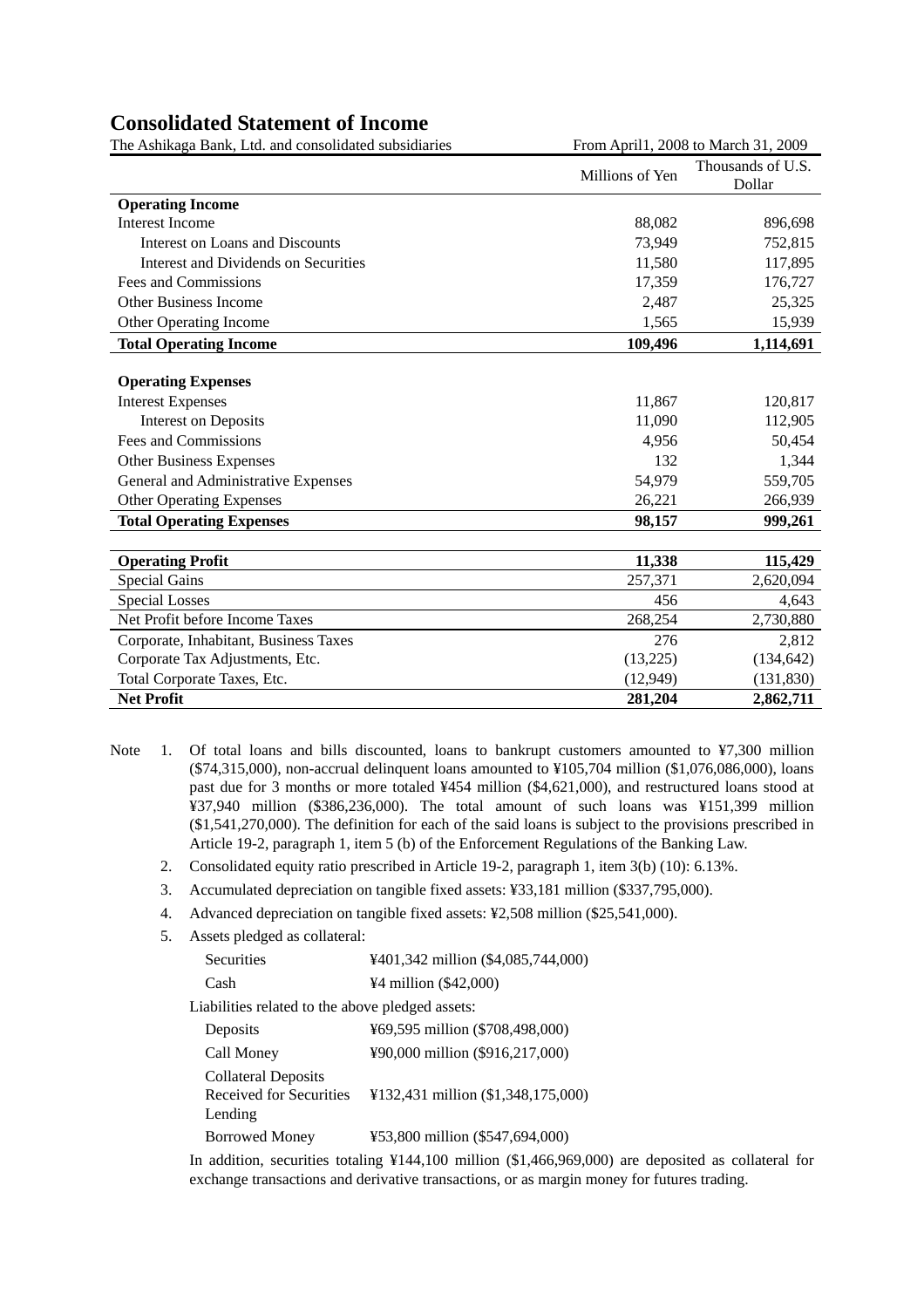- 6. Net assets per share: ¥114.50 (\$1.16)
- 7. Net profit for this term per share: ¥248.02 (\$2.52)

 (Remarks) The conversion rate used was US\$1 = ¥98.23 and all amounts stated were rounded down to the nearest unit.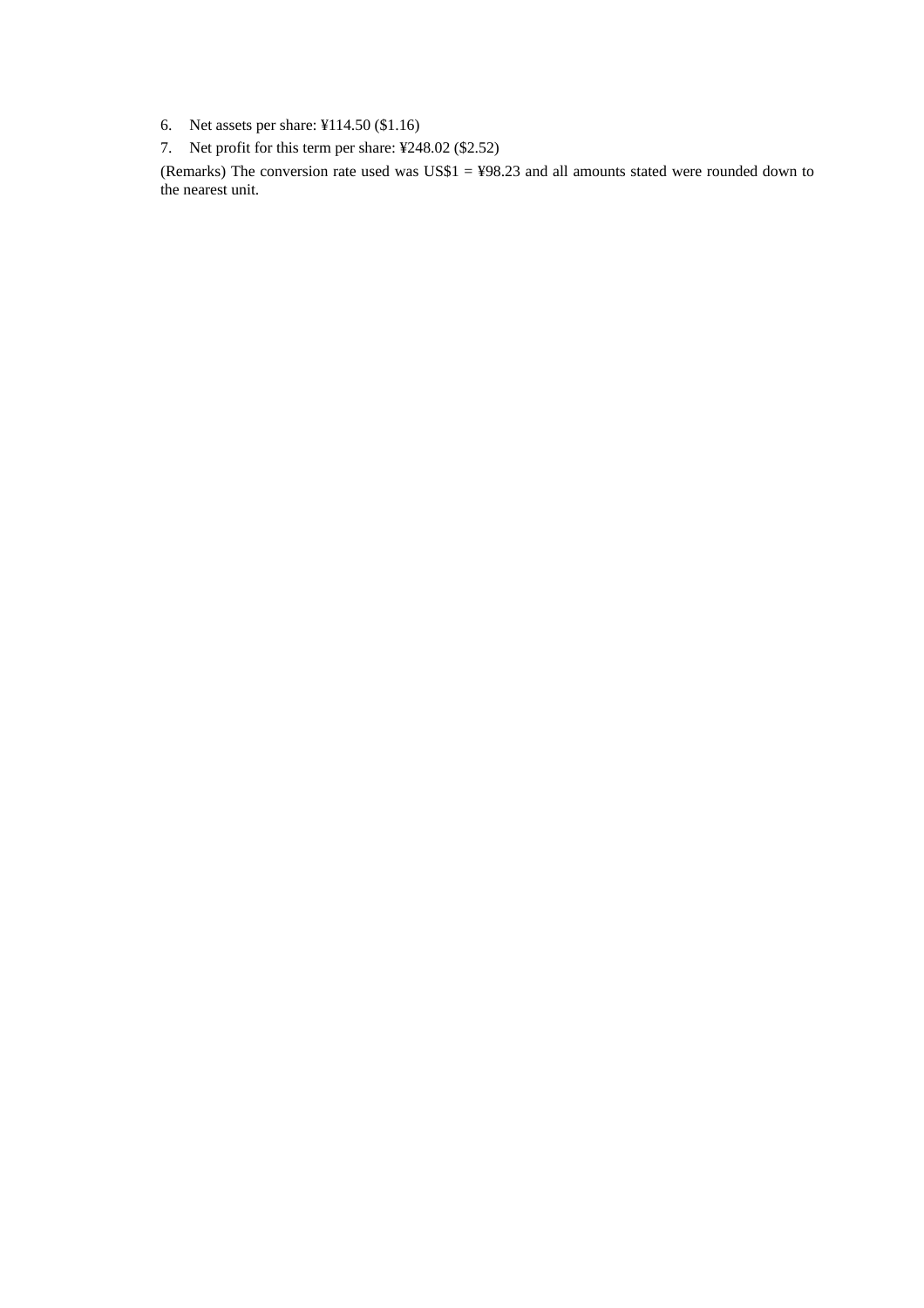#### **Non-Consolidated Balance Sheets**

The Ashikaga Bank, Ltd. As of March 31, 2009

Millions of Yen Thousands of US\$ **Assets**  Cash and Due From Banks 117,057 1,191,666 Call Loans and Bills Purchased 48,879 497,605 Commercial Paper and Other Debts Purchased 7,366 74,996 Trading Securities 4,819 49,064 Money Held in Trust 242 2,469 Securities 1,191,248 12,127,138 Loans and Bills Discounted 3,437,115 34,990,483 Foreign Exchange 4,300 43,777 Other Assets 20,282 206,476 Tangible Fixed Assets 268,937 Intangible Fixed Assets 2,550 25,960 Deferred Tax Assets 12,866 130,978 Customer Liabilities for Acceptances and Guarantees 28,582 290,979 Reserves for Possible Loan Losses (69,063) (703,079) **Total Assets 4,832,666 49,197,455 Liabilities:**  Deposits 4,316,189 43,939,624 Negotiable Certificates of Deposit 17,109 174,174 Call money 90,000 916,217 Collateral Deposits Received for Securities Lending 132,431 1,348,175 Borrowed Money 53,990 549,630 Foreign Exchange 481 4,901 Other Liabilities 269,109 Reserves for Directors' Bonuses 6 101 Reserves for Employee Retirement Benefits 14,330 145,882 Reserves for Directors' Retirement Benefits 71 731 Reserves for Loss on Deposit Refunds 1,155 11,758 11,758 Reserves for Contingent Losses 93 948 Reserve for Credit Card Rewards Points 0 0 Acceptances and Guarantees 28,582 290,979 **Total Liabilities 4,680,878 47,652,234 Net Assets:** 

| <b>Total Liabilities and Net Assets</b>           | 4,832,666 | 49,197,455 |
|---------------------------------------------------|-----------|------------|
| <b>Total Net Assets</b>                           | 151,787   | 1,545,220  |
| Total Valuation and Translation Adjustments, Etc. | 2,226     | 22,661     |
| Gains (Losses) on Deferred Hedges                 | 44        | 448        |
| Net Unrealized Gains (Losses) on Other Securities | 2,181     | 22,212     |
| <b>Total Shareholders' Equity</b>                 | 149.561   | 1,522,559  |
| Other Earned surplus                              | 14.561    | 148,234    |
| Earned Surplus                                    | 14,561    | 148,234    |
| Capital Stock                                     | 135,000   | 1,374,325  |
| 11 UU 139 UU 190                                  |           |            |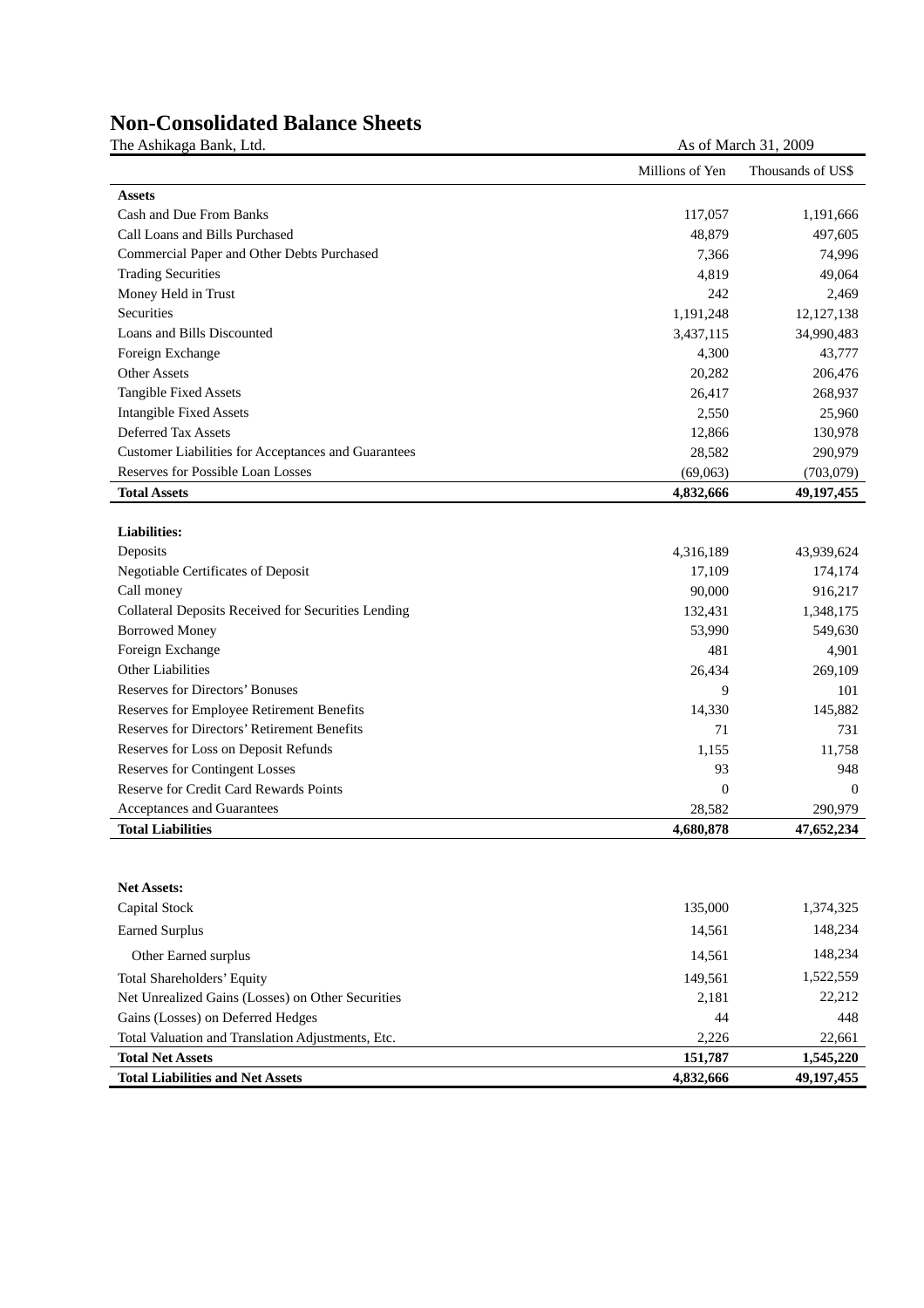| <b>Non-Consolidated Statement of Income</b> |  |  |
|---------------------------------------------|--|--|
|---------------------------------------------|--|--|

| The Ashikaga Bank, Ltd.               | From April 1, 2008 to March 31, 2009 |                   |
|---------------------------------------|--------------------------------------|-------------------|
|                                       | Millions of Yen                      | Thousands of US\$ |
| <b>Operating Income</b>               |                                      |                   |
| <b>Interest Income</b>                | 84,710                               | 862,364           |
| Interest on Loans and Discounts       | 70,597                               | 718,690           |
| Interest and Dividends on Securities  | 11,576                               | 117,847           |
| Fees and Commissions                  | 16,114                               | 164,053           |
| <b>Other Business Income</b>          | 2,366                                | 24,088            |
| <b>Other Operating Income</b>         | 1,518                                | 15,459            |
| <b>Total Operating Income</b>         | 104,709                              | 1,065,965         |
|                                       |                                      |                   |
| <b>Operating Expenses</b>             |                                      |                   |
| <b>Interest Expenses</b>              | 11,938                               | 121,539           |
| <b>Interest on Deposits</b>           | 11,171                               | 113,729           |
| Fees and Commissions                  | 4,956                                | 50,454            |
| Other Business Expenses               | 24                                   | 248               |
| General and Administrative Expenses   | 53,763                               | 547,320           |
| <b>Other Operating Expenses</b>       | 23,222                               | 236,411           |
| <b>Total Operating Expenses</b>       | 93,905                               | 955,975           |
|                                       |                                      |                   |
| <b>Operating Profit</b>               | 10,804                               | 109,990           |
| <b>Special Gains</b>                  | 257,296                              | 2,619,328         |
| Special Losses                        | 451                                  | 4,600             |
| Net Profit before Income Taxes        | 267,649                              | 2,724,717         |
| Corporate, Inhabitant, Business Taxes | 85                                   | 874               |
| Corporate Tax Adjustments, Etc.       | (12,895)                             | (131, 283)        |
| Total Corporate Taxes, Etc.           | (12, 810)                            | (130, 408)        |
| <b>Net Profit</b>                     | 280,459                              | 2,855,126         |

- Note 1. Of total loans and bills discounted, loans to bankrupt customers amounted to ¥7,218 million (\$73,480,000), non-accrual delinquent loans amounted to ¥104,295 million (\$1,061,742,000), loans past due for 3 months or more totaled ¥454 million (\$4,621,000), and restructured loans stood at ¥37,940 million (\$386,236,000). The total amount of such loans was ¥149,908 million (\$1,526,091,000). The definition for each of the said loans is subject to the provisions prescribed in Article 19-2, paragraph 1, item 5 (b) of the Enforcement Regulations of the Banking Law.
	- 2. Non-Consolidated equity ratio prescribed in Article 19-2, paragraph 1, item 3(b) (10): 6.05%.
	- 3. Accumulated depreciation on tangible fixed assets: ¥33,182 million (\$337,801,000).
	- 4. Advanced depreciation on tangible fixed assets: ¥2,508 million (\$25,541,000).
	- 5. Assets pledged as collateral:

| Securities                                                       | ¥401,342 million (\$4,085,744,000) |
|------------------------------------------------------------------|------------------------------------|
| Cash                                                             | ¥4 million (\$42,000)              |
| Liabilities related to the above pledged assets:                 |                                    |
| Deposits                                                         | ¥69,595 million (\$708,498,000)    |
| Call Money                                                       | ¥90,000 million (\$916,217,000)    |
| <b>Collateral Deposits</b><br>Received for Securities<br>Lending | ¥132,431 million (\$1,348,175,000) |
| <b>Borrowed Money</b>                                            | ¥53,800 million (\$547,694,000)    |

 In addition, securities totaling ¥144,100 million (\$1,466,969,000) are deposited as collateral for exchange transactions and derivative transactions, or as margin money for futures trading.

6. Net assets per share: ¥113.22 (\$1.15)